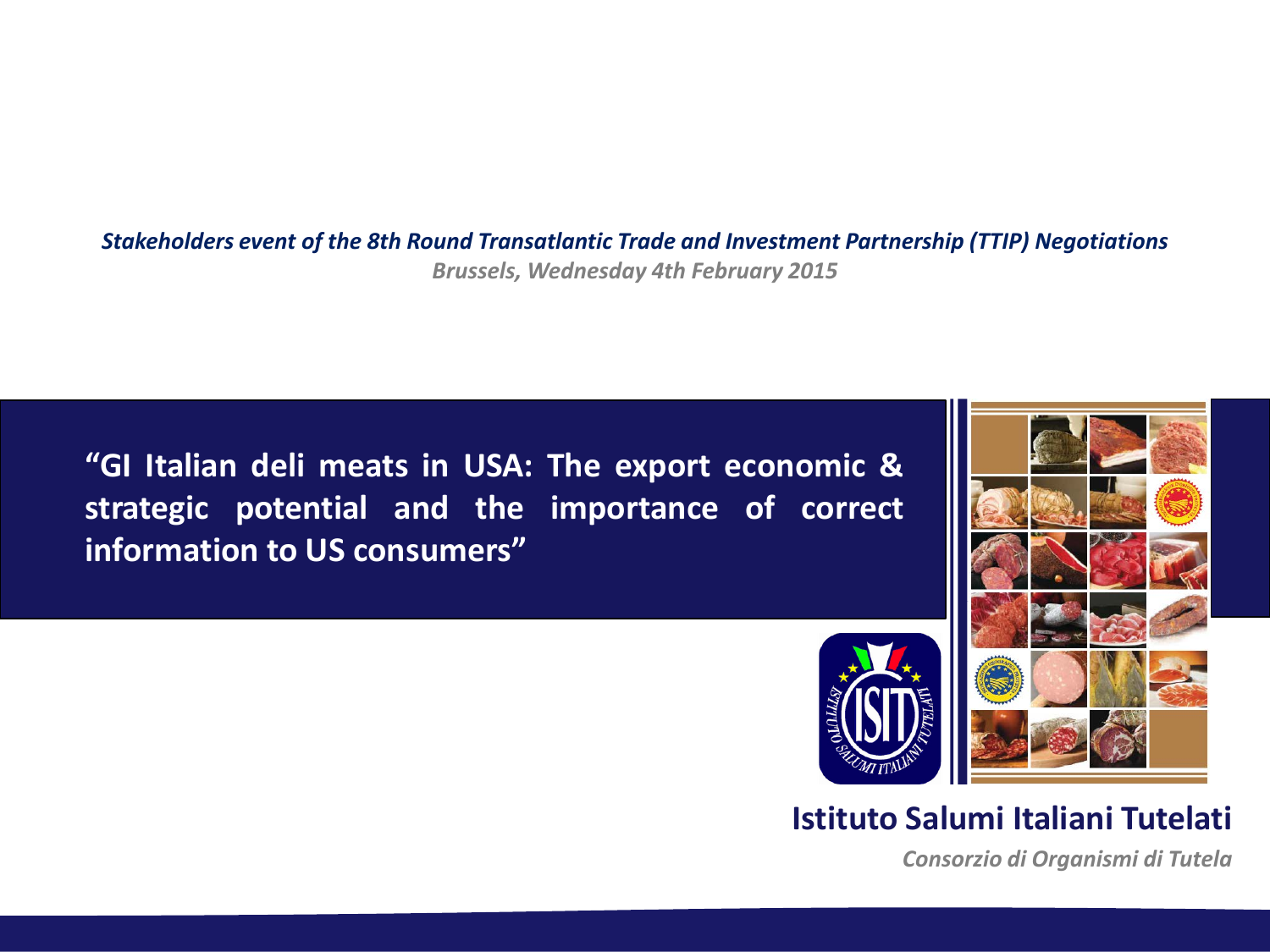



# **The Italian Meat Processing Industry in figures**

- 30.500 employees approx.
- Turnover 2013: 8.328 milion euro for meats and deli meats processing sector
- Export turnover 2013: 1.303 milion euro (+5,3%). 1.182 milion euro are referred to deli meat products (+5,7%)
- 15,6% export share in total turnover
- 1.075 million Euro trade surplus (+6,7%)
- 37 GI deli meat products (PDO and PGI)

*2013\_Key economic figure*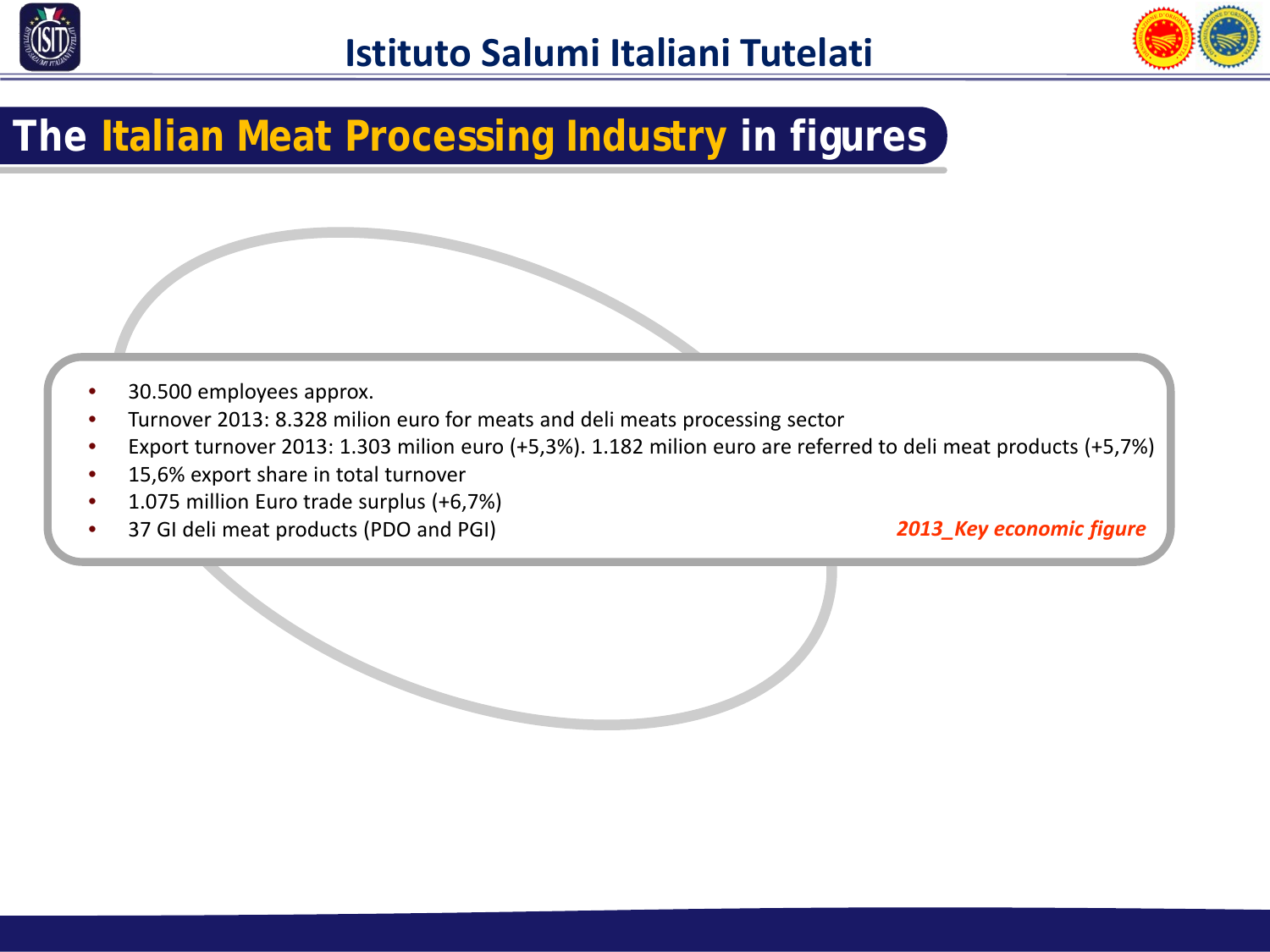



#### *Italian deli meats Production: Q.ty and Value*

2013-2012 - Esportazione salumi Valori espressi in tonnellate e migliaia di euro

| 2013-2012 - Proguzione Salumn<br>Quantità e valore |                   |                 |                 |                 |                    |                |                           |                           |                           |
|----------------------------------------------------|-------------------|-----------------|-----------------|-----------------|--------------------|----------------|---------------------------|---------------------------|---------------------------|
|                                                    | $Var.$ %<br>13/12 | 2013<br>(.000t) | 2012<br>(.000t) | 2011<br>(.000t) | Quota<br>Produz. % | Var.%<br>13/12 | 2013<br>(mln $\epsilon$ ) | 2012<br>(mln $\epsilon$ ) | 2011<br>(mln $\epsilon$ ) |
| Prosciutto crudo                                   | $-1,9$            | 291.3           | 297,0           | 308.3           | 24,7               | $-0.9$         | 2.222.6                   | 2.243.7                   | 2.258,1                   |
| Prosciutto cotto                                   | $-0.9$            | 283,8           | 286.3           | 287.9           | 24.1               | 0,2            | 1.943,4                   | 1.939,7                   | 1.934,4                   |
| Mortadella                                         | $-2.0$            | 170.8           | 174.3           | 177,0           | 14,5               | $-1,1$         | 675.3                     | 682,9                     | 681,8                     |
| <b>Salame</b>                                      | $-1,8$            | 109,0           | 111,0           | 110,4           | 9.2                | $-1,0$         | 925,7                     | 935.2                     | 915,0                     |
| Würstel                                            | 1,0               | 69,9            | 69,2            | 67,2            | 5,9                | 1,1            | 244,8                     | 242.1                     | 234,7                     |
| Pancetta                                           | $-3,0$            | 52,2            | 53,8            | 52,9            | 4,4                | $-2,8$         | 241,3                     | 248,2                     | 242,8                     |
| Coppa                                              | $-2,0$            | 42,0            | 42,9            | 42,7            | 3,6                | $-0.2$         | 321,0                     | 321,8                     | 307,9                     |
| <b>Speck</b>                                       | $-1,8$            | 29,0            | 29,5            | 30,6            | 2,5                | $-1,0$         | 293.9                     | 296.8                     | 304,8                     |
| <b>Bresaola</b>                                    | $-1,3$            | 15,7            | 15,9            | 15,8            | 1,3                | 0,7            | 258,5                     | 256.6                     | 251,3                     |
| Altri prodotti                                     | $-1,0$            | 115,8           | 117,0           | 119,0           | 9,8                | $-0,2$         | 817,3                     | 819,0                     | 820,5                     |
| <b>Totale</b>                                      | $-1,5$            | 1.179.5         | 1.196,9         | 1.211.8         | 100,0              | 0,5            | 7.943.6                   | 7.986.0                   | 7.951,4                   |
| Eonto: ASSICA su dati ISTAT e aziendali            |                   |                 |                 |                 |                    |                |                           |                           |                           |



*Crisis of consumption in the internal market*

#### *Italian deli meats Export: Q.ty and Value*

| JI I.C. ASSICA SU UGU ISTAT C dzici ludi. |  |  |  |
|-------------------------------------------|--|--|--|
|                                           |  |  |  |

2012.2012. **Droduziono** columi



*New opportunities in high potential market s*

|                                          | Export 2013 |               | Var.% 2013/2012 |               |
|------------------------------------------|-------------|---------------|-----------------|---------------|
|                                          | Quantità    | <b>Valore</b> | Quantità        | <b>Valore</b> |
| Prosciutti crudi                         | 59.174      | 605.367       | 3,9             | 5,7           |
| Mortadella, wurstel, cotechini e zamponi | 31.567      | 111.915       | $-1,6$          | 2,1           |
| Salsicce e salami stagionati             | 24.945      | 246.591       | 4,6             | 7,2           |
| Prosciutti cotti                         | 14.996      | 91.378        | 20.1            | 8,2           |
| Pancette                                 | 3.804       | 29.528        | $-12,1$         | $-6.4$        |
| <b>Bresaola</b>                          | 2.956       | 53.773        | 6,0             | 7,9           |
| altri salumi                             | 6.073       | 43.576        | 4,8             | 8,4           |
| <b>Totale salumi</b>                     | 143.515     | 1.182.128     | 3,8             | 5,7           |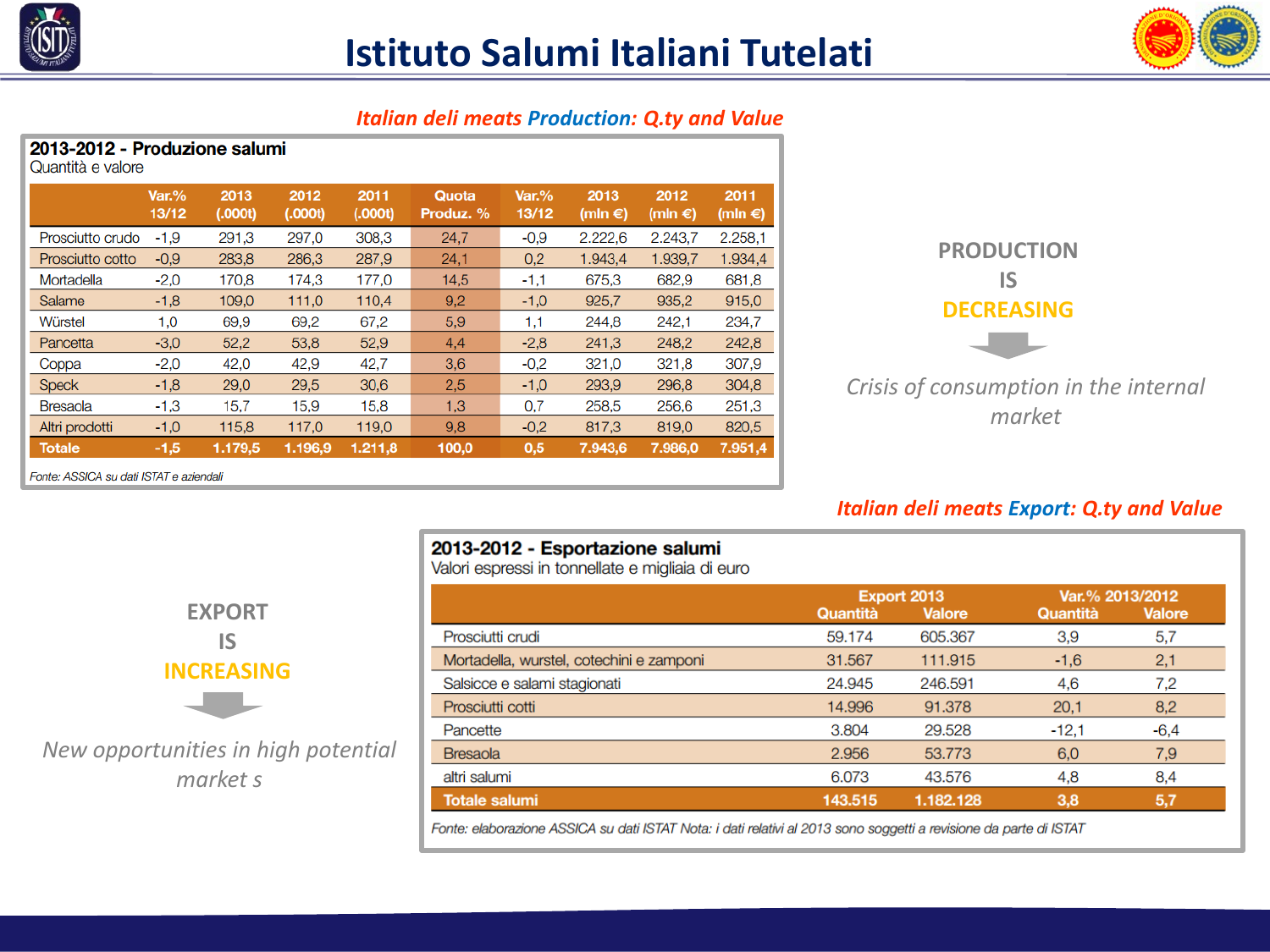



## **Focus\_the Italian GI Deli Meat**

**PDO and PGI deli meat products represent the second sector (after Cheese) in terms of turnover** (production and sales). **Considering the deli meat sector, in 2013 the GI Deli Meats represent approx 16% of total production 22% of the total sales turnover.**

State of play:

 **\_Sales turnover in internal market is decreasing \_Export (Q.ty and Value) is increasing**

#### *GI deli meats in italian market: Sales turnover*

| Anno<br>Denominazione                        | 2012    | 2013    | Peso % 2013      | Var. %13 |
|----------------------------------------------|---------|---------|------------------|----------|
| Prosciutto di Parma DOP                      | 1.556,5 | 1.515,4 | 47,5             | $-2,6$   |
| Prosciutto di San Daniele DOP                | 548,9   | 534,7   | 16,8             | $-2,6$   |
| Bresaola della Valtellina IGP                | 393,5   | 382,4   | 12,0             | $-2,8$   |
| Mortadella Bologna IGP                       | 320,7   | 318,3   | 10,0             | $-0,7$   |
| Speck Alto Adige IGP                         | 128,9   | 122,5   | 3,8              | $-5,0$   |
| Prosciutto Toscano DOP                       | 6o.8    | 64,9    | 2,0              | 6,8      |
| Prosciutto di Norcia IGP                     | 36,8    | 43,9    | 1,4              | 19,2     |
| Salamini Italiani alla<br>Cacciatora DOP     | 33,9    | 33,0    | 1,0              | $-2,6$   |
| Cotechino Modena IGP                         | 17,6    | 17,6    | o,6              | O, O     |
| Coppa Piacentina IGP                         | 10,3    | 17,0    | O <sub>3</sub> 5 | 64,7     |
| Altri prodotti                               | 150     | 138     | 4,3              | $-8,3$   |
| Totale prodotti a base di<br>carne DOP e IGP | 3.257,9 | 3.187.1 | 100,0            | $-2,2$   |

#### *IG deli meats Export: in quantitatity*

Tabella 6.11 - Volumi esportati per i prodotti a base di carne DOP e IGP (tonnellate). Anni 2012-2013

| Prodotto                              | 2012   | 2013   | Peso % 2013      | Var. % 13/12   |
|---------------------------------------|--------|--------|------------------|----------------|
| Prosciutto di Parma DOP               | 15-473 | 15.780 | 48               | $\overline{2}$ |
| Mortadella Bologna IGP                | 5-463  | 5.989  | 18,2             | 9,6            |
| <b>Speck Alto Adige IGP</b>           | 3.753  | 4.058  | 12,4             | 8,1            |
| Prosciutto di San Daniele DOP         | 3-590  | 3-583  | 10,9             | $-0,2$         |
| Bresaola della Valtellina IGP         | 1.752  | 1.732  | 5.3              | $-1,2$         |
| Coppa di Parma IGP                    | 368    | 374    | 1,1              | 1,8            |
| Salamini italiani alla cacciatora DOP | 354    | 351    | 1,1              | $-0,9$         |
| Prosciutto Toscano DOP                | 293    | 318    | $\mathbf{1}$     | 8.6            |
| Prosciutto di Norcia IGP              | 184    | 223    | 0,7              | 21,2           |
| <b>Salame Piacentino DOP</b>          | 43     | 72     | O <sub>1</sub> 2 | 68             |
| Altri prodotti a base di carne        | 359    | 373    | 0,01             | 3,9            |
| <b>Totale</b>                         | 31.632 | 32.853 | 100              | 3.9            |

Qualivita - Ismea 2014

### *GI DELI MEAT PRODUCTS*

**Big export opportunities in Extra UE C** 



#### *IG deli meats Export: in value*

Valore della produzione esportata per i prodotti a base di carne DOP e IGP (milioni di euro). Anni 2012-2013

| ountries<br>rodotto                   | 2012   | 2013   | Peso % 2013 | Var. % 13/12 |
|---------------------------------------|--------|--------|-------------|--------------|
| Parma DOP                             | 232    | 241    | 57,7        | 3,9          |
| o di San Daniele DOP                  | 57,40  | 57,30  | 13,7        | $-0,2$       |
| <b>Mortadella Bologna IGP</b>         | 33,43  | 36,65  | 8,8         | 9,6          |
| <b>Speck Alto Adige IGP</b>           | 29,54  | 31,93  | 7,6         | 8,1          |
| Bresaola della Valtellina IGP         | 23,90  | 23,63  | 5,7         | $-1,2$       |
| Prosciutto di Norcia IGP              | 5,41   | 6,56   | 1,6         | 21,2         |
| <b>Prosciutto Toscano DOP</b>         | 4,69   | 5,09   | 1,2         | 8,6          |
| Salamini italiani alla cacciatora DOP | 4,96   | 4,99   | 1,2         | o,6          |
| Coppa di Parma IGP                    | 3,42   | 3,69   | 0,9         | 7,9          |
| Culatello di Zibello DOP              | 1,43   | 1,34   | 0,3         | $-6,3$       |
| Altri prodotti a base di carne        | 4,20   | 5,25   | 1,3         | 25,0         |
| <b>Totale</b>                         | 400,38 | 417,43 | 100,0       | 4,3          |

Fonte: Indagine Qualivita - Ismea 2014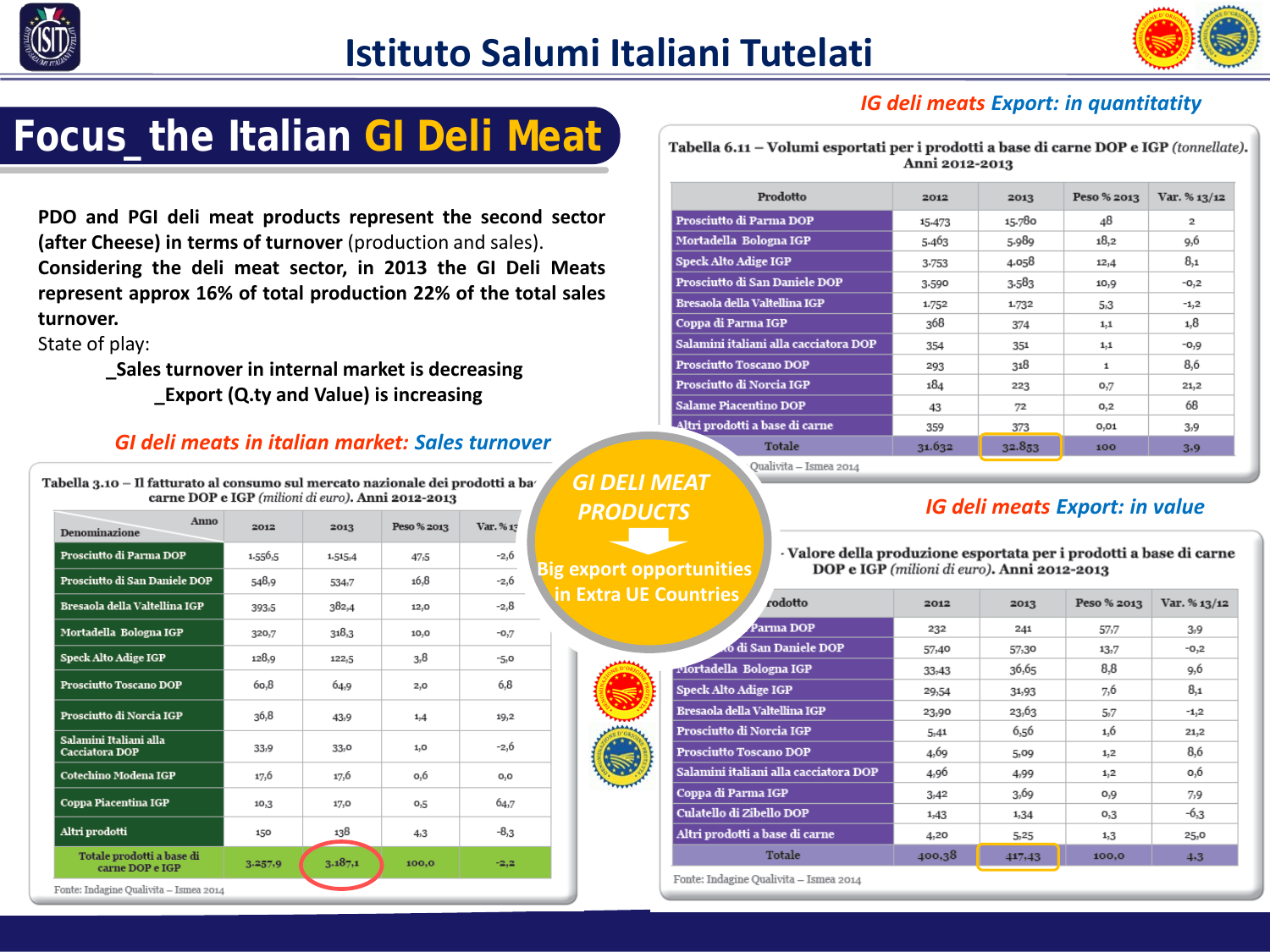



# **USA\_a very high potential market**

ISIT looks with **great optimism to the developing of the EU-US agreement**, especially considering the recent opening of the US market to short seasoned meats products, such as "salami, pancette, coppe and others"

**USA is a high potential market for our sector**, considering that in 2013 about 6,330 tons (+ 7.4%) have been exported in the United States meaning 73.5 million euro (+ 8%). In 2012 the exported deli meats have been 5,892t (+21.5% compared to 2011).





### *Deli meats Export : Countries Italian GI Countries Distribution*

## **But... THE POTENTIAL OF THE US MARKET IS MUCH HIGHER**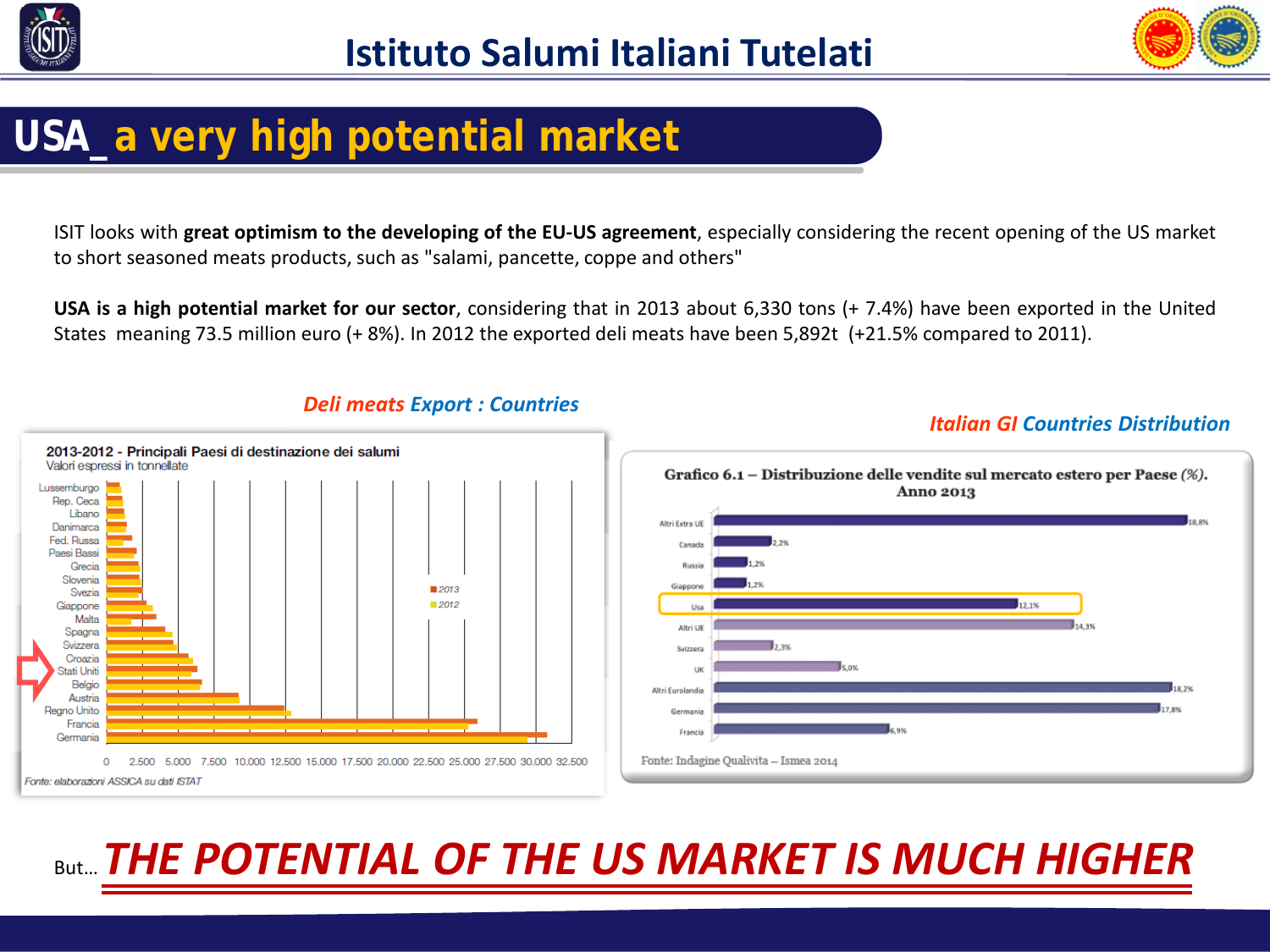



# **USA\_a very high potential market**

Especially for italian GI Del Meats sector, the US market is a key and strategic market for the future.

Here some considerations supporting the above.

- The **Italian market** has almost reached its **saturation**
- The Italian and the EU market are going through a period of strong and prolonged **economical contraction**. This means a **general state of crisis and decline in consumption**

*To Increase the export in non-EU countries with an high economic potential seems to be the only "wayout" for the Italian deli meat sector.*

Among these Countries, **USA** has a special place, thanks to:

 **High purchasing power**

 Increased **attention to food culture and quality**, especially for GI Italian products



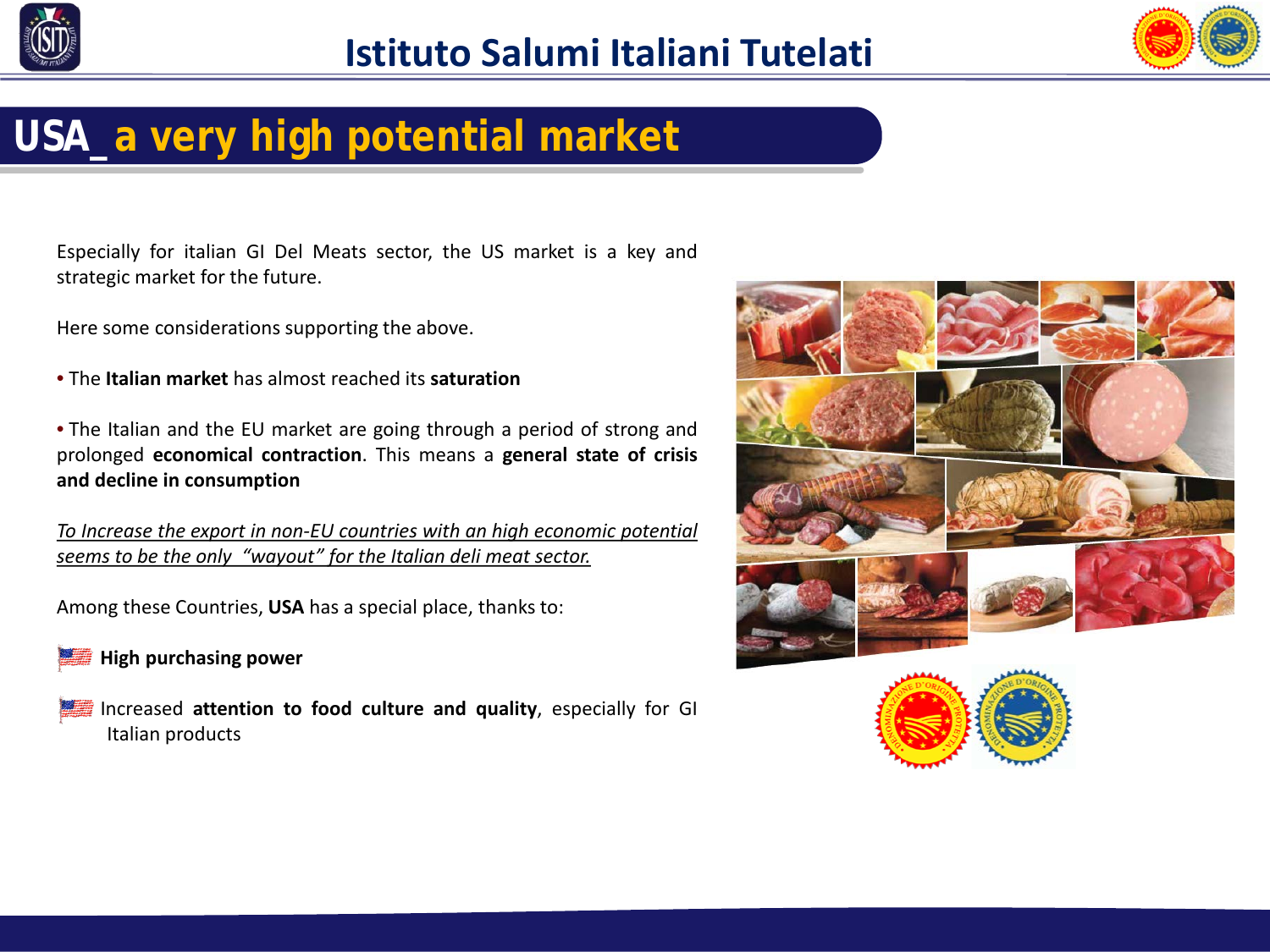



## **US consumer\_guarantee and protection**

**US consumers are increasingly interested in food quality.** They are giving more attention to products with a **particular link to a specific territory.**

American people travel a lot. Either for business or vacation.

This mean that consumers have more opportunities to **meet and appreciate PDO and PGI** products.

**It 's important to protect and guarantee the consumer in the US market.**



For this purpose, it is necessary that the US Government and the related competent Authorities responsible for the protection of the market, work - in collaboration with foreign institutions - in order to:

- **Communicate the values**, culture and the unique characteristics of PDOs and PGIs
- **Facilitate the mutual recognition process of GIs**, in particular a "shortlist" of products having a real high potential in the US market
- A**void confusion between PDO/PGI products and generic products** in the US market
- **Contrast frauds or other irregularities**
- Contrast the well known problem of **"Italian Sounding"**
- Prevent and remedy situations in which a non GI product, emulating, evoking or recalling the distinctive characteristics of a GI protected product, can **mislead consumers**
- Promote and **protect the intellectual property** of products and trademarks